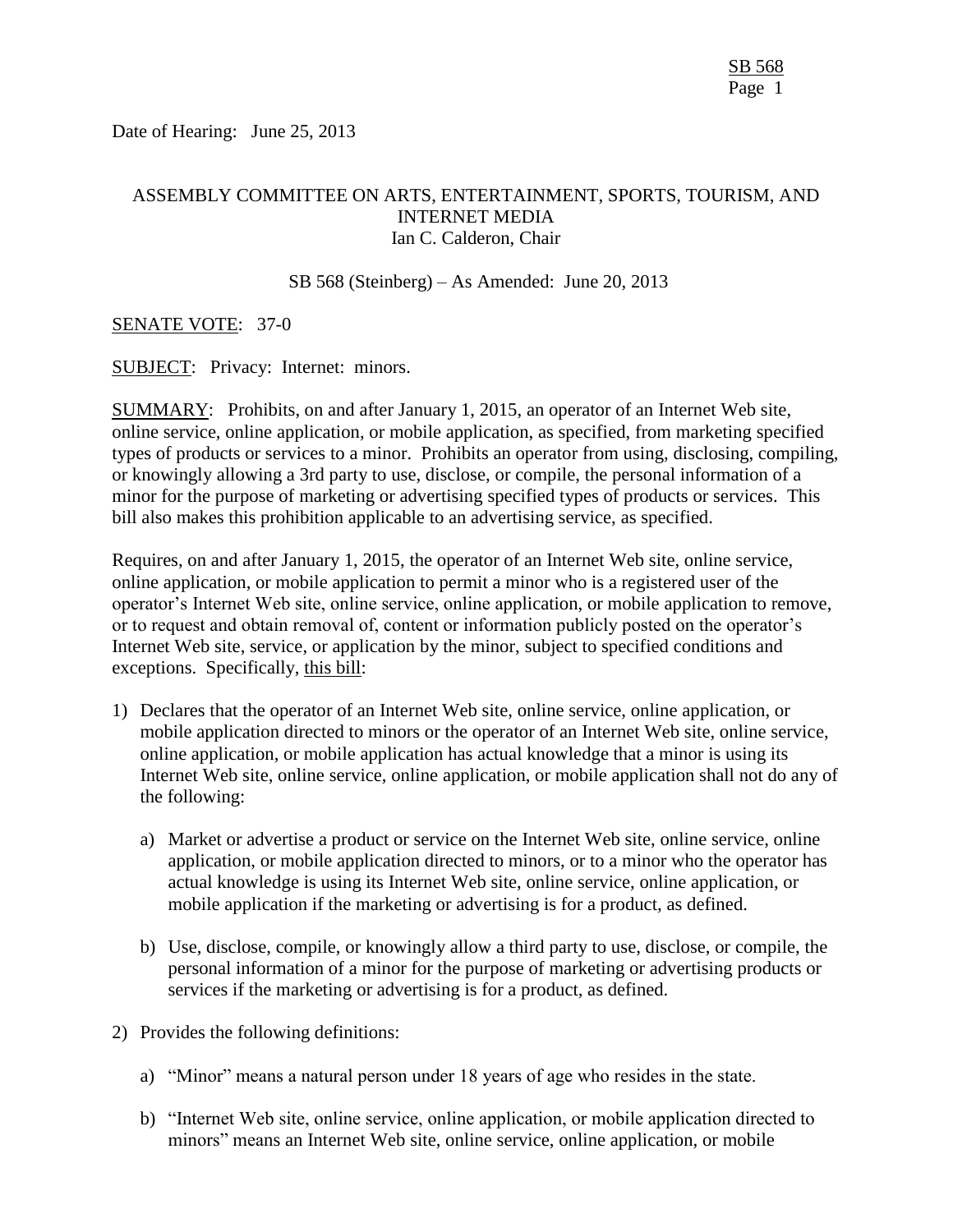application, or a portion thereof, that is created for the purpose of reaching an audience that is primarily comprised of minors.

Clarifies that an Internet Web site, online service, online application, or mobile application, or a portion thereof, shall not be deemed to be directed at minors solely because it refers or links to an Internet Web site, online service, online application, or mobile application directed to minors by using information location tools, including a directory, index, reference, pointer, or hypertext link.

- c) "Operator" means any person or entity that owns an Internet Web site, online service, online application, or mobile application. It does not include any third party that operates, hosts, or manages, but does not own, an Internet Web site, online service, online application, or mobile application on the owner's behalf or processes information on the owner's behalf.
- d) "Posted" means content or information that can be accessed by a user in addition to the minor who posted the content or information, whether the user is a registered user or not, of the Internet Web site, online service, online application, or mobile application where the content or information is posted.
- 3) Declares that its provisions shall not be construed to require an operator of an Internet Web site, online service, online application, or mobile application to collect or retain age information about users.
- 4) States that, with respect to marketing or advertising provided by an advertising service, the operator of an Internet Web site, online service, online application, or mobile application shall be deemed to be in compliance if the operator notifies the advertising service, in the manner required by the advertising service, that the site, service, or application is directed to minors.
- 5) Provides that if an advertising service is notified that an Internet Web site, online service, online application, or mobile application is directed to minors the advertising service shall not market or advertise a product or service on the operator's Internet Web site, online service, online application, or mobile application that state or federal law expressly prohibits a minor from purchasing.
- 6) Details the products and services that the marketing and advertising restrictions shall apply to (See Comment 6 below).
- 7) Further requires that an operator of an Internet Web site, online service, online application, or mobile application directed to minors or an operator of an Internet Web site, online service, online application, or mobile application that has actual knowledge that a minor is using its Internet Web site, online service, online application, or mobile application shall do all of the following:
	- a) Permit a minor who is a registered user of the operator's Internet Web site, online service, online application, or mobile application to remove, or to request and obtain removal of, content or information posted on the operator's Internet Web site, online service, online application, or mobile application by the user.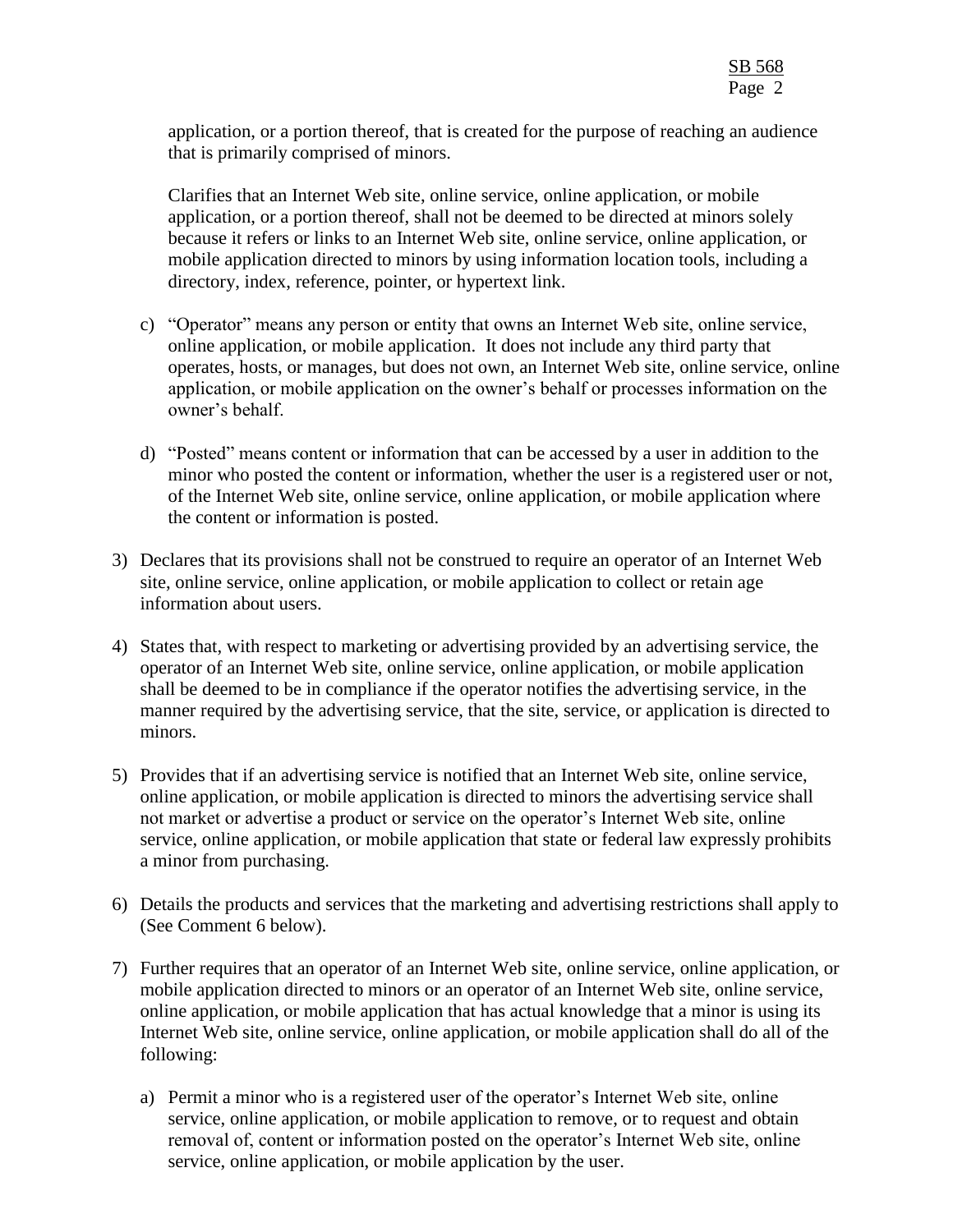- b) Provide notice to a minor who is a registered user of the operator's Internet Web site, online service, online application, or mobile application that the minor may remove, or request and obtain removal of, content or information posted on the operator's Internet Web site, online service, online application, or mobile application by that registered user.
- c) Provide clear instructions to a minor who is a registered user of the operator's Internet Web site, online service, online application, or mobile application on how the user may request and obtain the removal of content or information posted on the operator's Internet Web site, online service, online application, or mobile application.
- d) Provide notice to a minor who is a registered user of the operator's Internet Web site, online service, online application, or mobile application that the removal described under subdivision (b) does not ensure complete or comprehensive removal of the content or information on the operator's Internet Web site, online service, online application, or mobile application by the registered user.
- 8) Declares that an operator or a third party is not required to erase or otherwise eliminate, or to enable erasure or elimination of, content or information in any of the following circumstances:
	- a) Any other provision of federal or state law requires the operator or third party to maintain the content or information.
	- b) The content or information was posted to the operator's Internet Web site, online service, online application, or mobile application by a third party other than the minor, who is a registered user, including any content or information posted by the registered user that was republished or reposted by the third party.
	- c) The operator anonymizes the content or information posted by the minor who is a registered user, so that the minor who is a registered user cannot be individually identified.
	- d) The minor does not follow the instructions provided on how a registered user may request and obtain the removal of content or information posted on the operator's Internet Web site, online service, online application, or mobile application by that registered user.
	- e) The minor has received compensation or other consideration for providing the content.
- 9) Provides that its provisions shall not be construed to limit the authority of a law enforcement agency to obtain any content or information from an operator as authorized by law or pursuant to an order of a court of competent jurisdiction.
- 10) Declares that an operator shall be deemed compliant with this section if:
	- a) It renders the content or information posted by the minor user no longer visible to other users of the service and the public even if the content or information remains on the operator's servers in some form.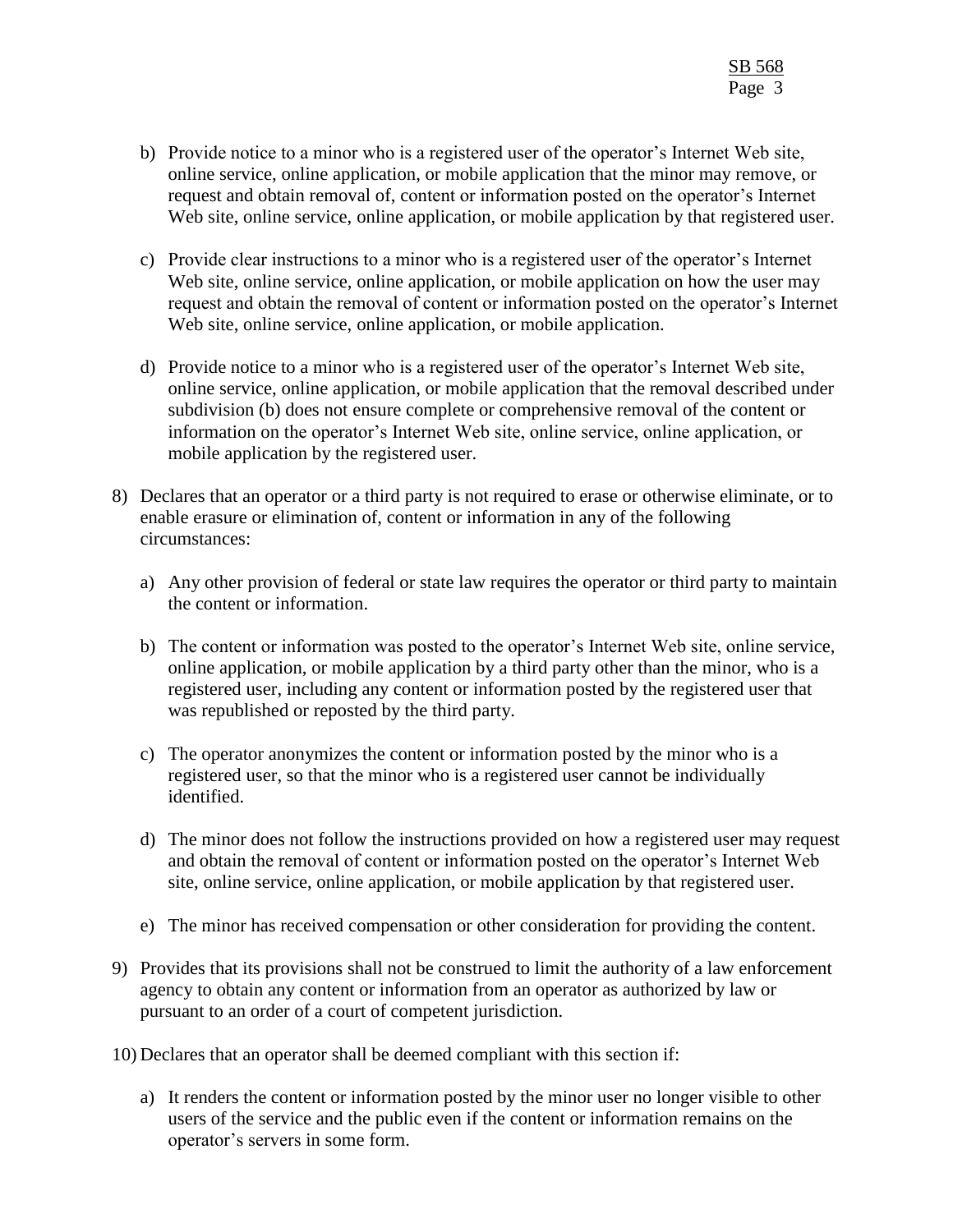- b) Despite making the original posting by the minor user invisible, it remains visible because a third party has copied the posting or reposted the content or information posted by the minor.
- 11) Further declares that the provisions of this section shall not be construed to require an operator or an Internet Web site, online service, online application, or mobile application to collect age information about users.
- 12) Provides that the provisions of the bill become operative on January 1, 2015.

## EXISTING LAW:

- 1) Provides that, among other rights, all people have an inalienable right to pursue and obtain privacy. (California Constitution, Article I, Section 1.)
- 2) Permits a person to bring an action in tort for an invasion of privacy and provides that in order to state a claim for violation of the constitutional right to privacy, a plaintiff must establish the following three elements:
	- a) A legally protected privacy interest;
	- b) A reasonable expectation of privacy in the circumstances; and
	- c) Conduct by the defendant that constitutes a serious invasion of privacy. (*Hill v. National Collegiate Athletic Association*, (1994) 7 Cal.4th 1).Recognizes four types of activities considered to be an invasion of privacy, giving rise to civil liability including the public disclosure of private facts. *Id*.
- 3) Provides that there is no reasonable expectation of privacy in information posted on an Internet Web site. The information is no longer a "private fact" that can be protected from public disclosure. (*Moreno v. Hanford Sentinel*, (2009) 172 Cal.App.4th 1125.)
- 4) Requires an operator of an Internet Web site or online service directed to a child, as defined, or an operator of an Internet Web site or online service that has actual knowledge that it is collecting personal information from a child to provide notice of what information is being collected and how that information is being used, and to give the parents of the child the opportunity to refuse to permit the operator's further collection of information from the child. (15 United States Code, Section 6502.)

# FISCAL EFFECT: None

### COMMENTS:

1) Author's Statement:

According to the author, "Because of their still developing capacity for self-regulation, still developing critical thinking skills, still developing ability to use sound judgment, and susceptibility to peer pressure, children and adolescents are at greater risk than adults as they navigate through the digital world and experiment with social media. Children are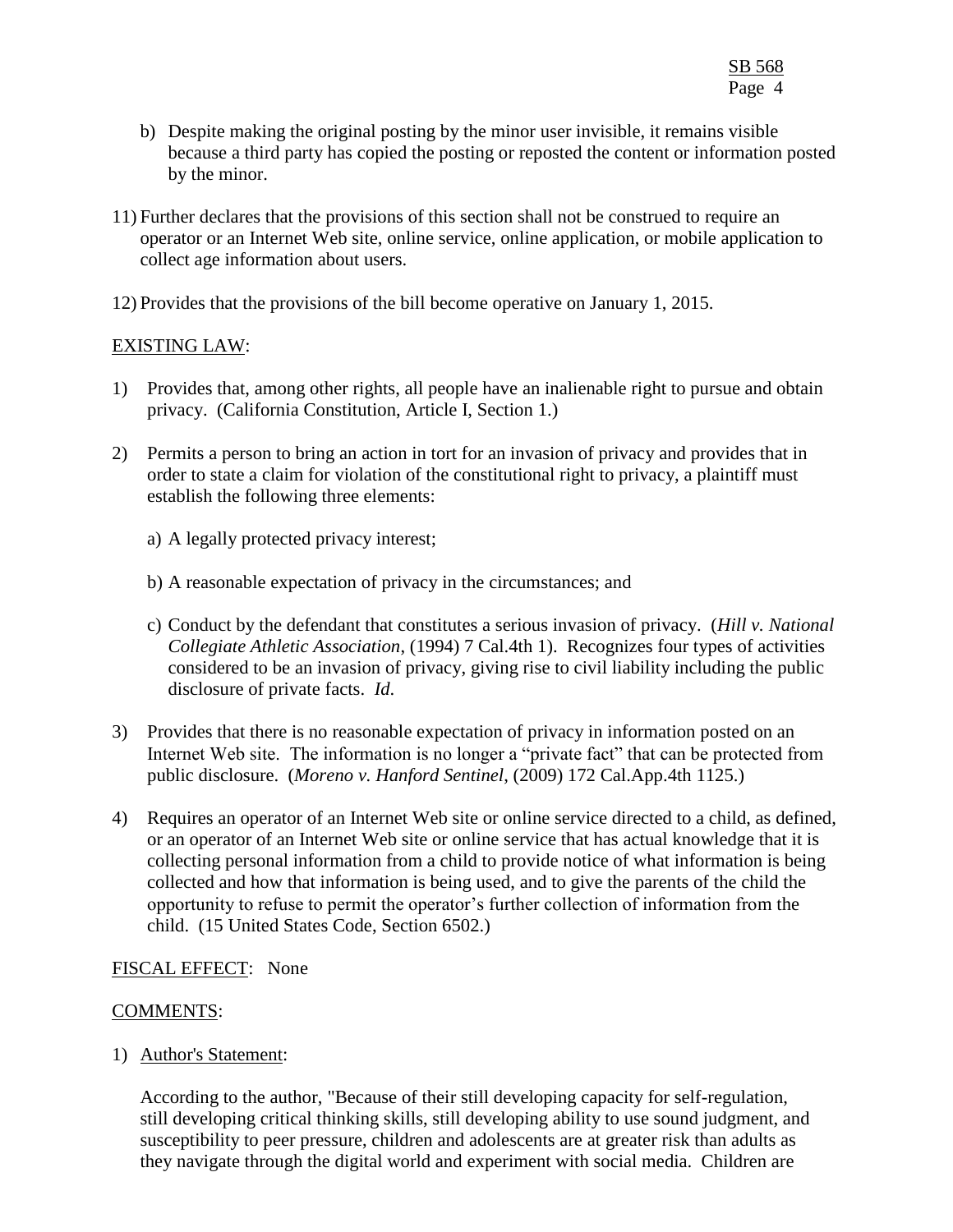more susceptible to online marketing of harmful products and it is our responsibility to ensure that children are not bombarded with inappropriate advertisements while they are navigating sites directed towards children or served advertisements for products state and federal public policy deem are harmful for minors. It is especially inappropriate for operators to subject children to advertisements for products those children are legally barred from purchasing when the operator knows the person visiting the site at the time the advertisement is displayed is a minor. It is our responsibility as a state to ensure that operators of online sites do not put our children's safety in jeopardy.

"A large part of a child's social and emotional development is occurring while that child navigates through the digital world while online and through their cell phone. Young children and teens are still developing their critical thinking skills and judgment. We see examples in our homes and in the media of children having a tendency to reveal before they reflect. Existing state law does nothing to require that online operators permit minors to remove content or information they posted on the operator's site. Children should be allowed to erase that which they post because mistakes can follow a young person for a long time and impact their chances of getting into college and landing a job. This bill requires operators to permit children to delete what they post on the operator's website."

### 2) Argument in Support:

Common Sense Media supports this measure based upon their belief that, "Children have unprecedented access to digital content and products, and while this access creates incredible possibilities, it also brings obvious pitfalls. There are inherent privacy risks when our personally identifiable information is indiscriminately posted, indefinitely stored, and quietly collected and analyzed by marketers and identity thieves. Those risks are especially serious when it comes to kids and teens, who are tracked more closely and widely than adults. This bill adds much-needed online privacy protections for kids and teens in California, and ensures that they will be protected from advertising and marketing that promotes products that are harmful and illegal for children. It is the height of irresponsibility for sites that cater to minors to market products that minors cannot legally purchase.

"Additionally, as we live more and more of our lives online, it is imperative that our kids have the option to erase data they have shared, posted, or otherwise provided to an online or mobile company, oftentimes without clear consent or parental knowledge and guidance. This bill empowers kids, teens, and their families by providing this important option. Regardless of the platforms we use, our personal information belongs to us. It is not a commodity to be controlled and traded by online and mobile companies."

Children Now add in further support that this bill will help protect the personal information of minors by prohibiting site operators from using, disclosing, or compiling children and teen's personally identifiable information for purposes of marketing goods or services that minors can't legally purchase or participate in. They write the committee to say, "They are pleased that the bill will also prohibit site operators from marketing and displaying advertising for those kinds of products and services to minors since these products have already been determined to be inappropriate."

### 3) Background: The Internet, Social Media and Children: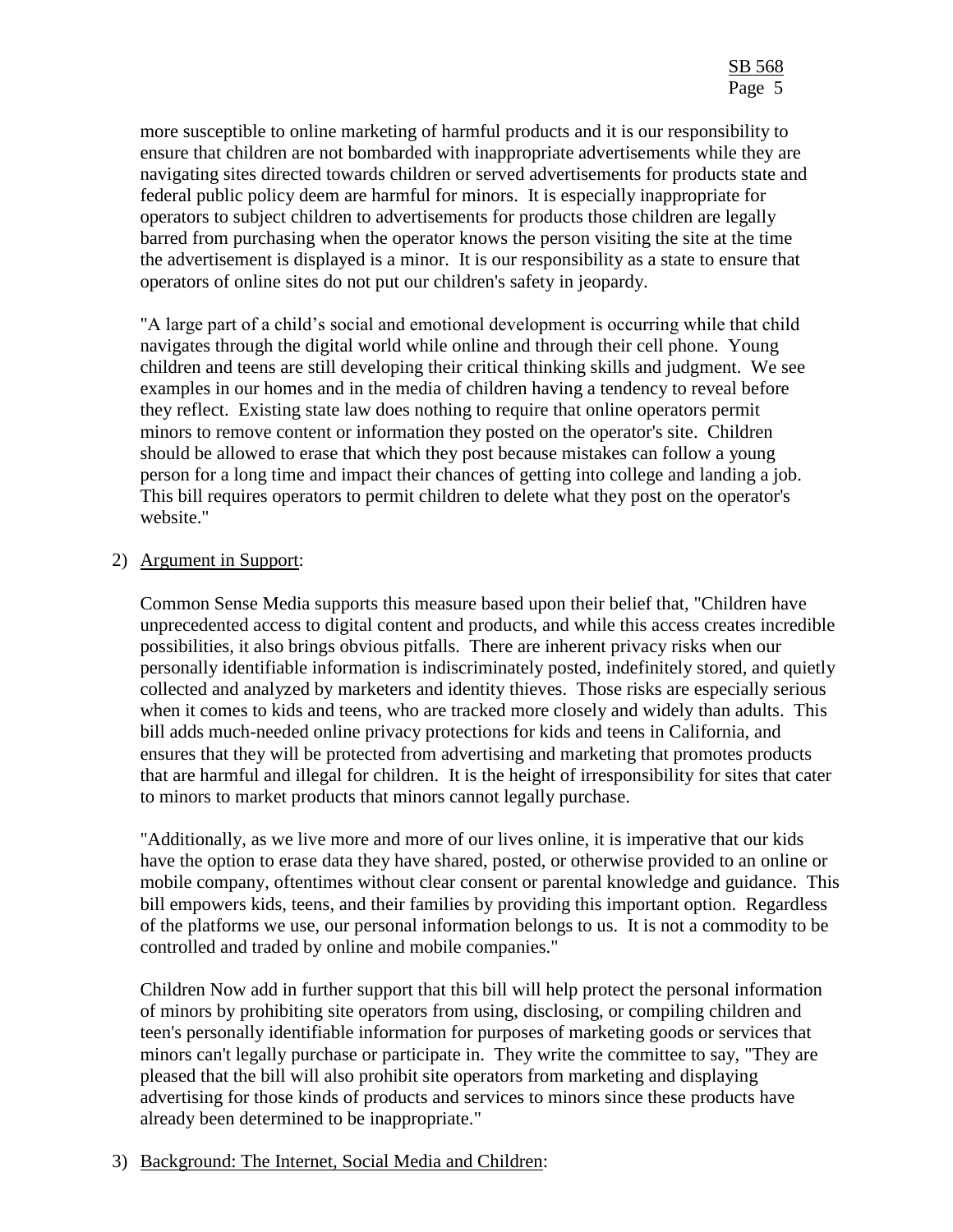Social networking Internet Web sites such as MySpace and Facebook have grown in use and become more popular with users who post messages and photos on a personal web page. Those personal pages, generated by the social networking Web site, may also display the user's address, phone number, birth date, or other personal identifying information. That information may then be displayed to the user's friends or to the general public. Although users may limit who may see their personal information, many users, including those under the age of 18, often share that information with their "friends". The list of "friends" for those users may include people who they do not personally know, resulting in the sharing of personal identifying information with unknown persons.

Children under the age of 18 are among the most avid users of the Internet and social networking Internet Web sites. A report by the Pew Foundation entitled *Social Media & Mobile Internet Use Among Teens and Young Adults* (February 2010) found that 93% of American teens aged 12-17 are online, and that 73% of these teens use social networking sites. (*See* http://www.pewinternet.org/Reports/ 2010/Social-Media-and-Young-Adults.aspx, as of April 20, 2013.) A 2005 survey by the Polly Klaas Foundation found that 42% of online teens post information about themselves on the Internet so others can contact them, and 56% have been asked personal questions online. (Polly Klass Foundation, *Omnibuzz Research Poll Results*, http://www.pollyklaas.org/internet-safety/internetpdfs/PollingSummary.pdf, as of April 20, 2013.) Additionally, 10% of children aged 8-12 surveyed said they communicate online with people they don't know. (*See id*.)

Many research organizations have found that the sharing of personal identifying information through social networking Internet Web sites poses a significant threat to personal privacy. A 2010 Consumer Reports survey found that, "Many social network users are naive about risks. Forty percent had posted their full birth date, exposing them to identity theft. Twentysix percent of Facebook users with children had potentially exposed them to predators by posting the children's photos and names. And in one of four households with a Facebook account, users weren't aware of or didn't choose to use the service's privacy controls." (Consumer Reports, *Social insecurity: What millions of online users don't know can hurt them*, http://www.consumerreports.org/cro/magazine-archive/2010/june/ electronicscomputers/social-insecurity/overview/ index.htm, as of April 20, 2013.)

Social network users under the age of 18 are particularly at risk. According to the American Academy of Pediatrics (AAP), "[T]he main risk to preadolescents and adolescents online today are risks from each other, risks of improper use of technology, lack of privacy, sharing too much information, or posting false information about themselves or others." (AAP*, The Impact of Social Media on Children, Adolescents, and Families*, http://pediatrics.aappublications.org/content/127/4/800.full, as of April 20, 2013.) "These types of behavior," according to the AAP, "put [minors'] privacy at risk." (*Id*.)

The posting of too much information may be intentional, or in some cases the result of unfamiliarity with a particular Web site or confusion about how information will be displayed across a social network. A study by Columbia University entitled *The Failure of Online Social Network Privacy Settings* found that 93.8% of participants revealed information that they intended to keep private, and that 84.6% of participants were hiding information that they actually wanted to share. (http:// academiccommons. columbia.edu/catalog/ac:135406, as of April 20, 2013.)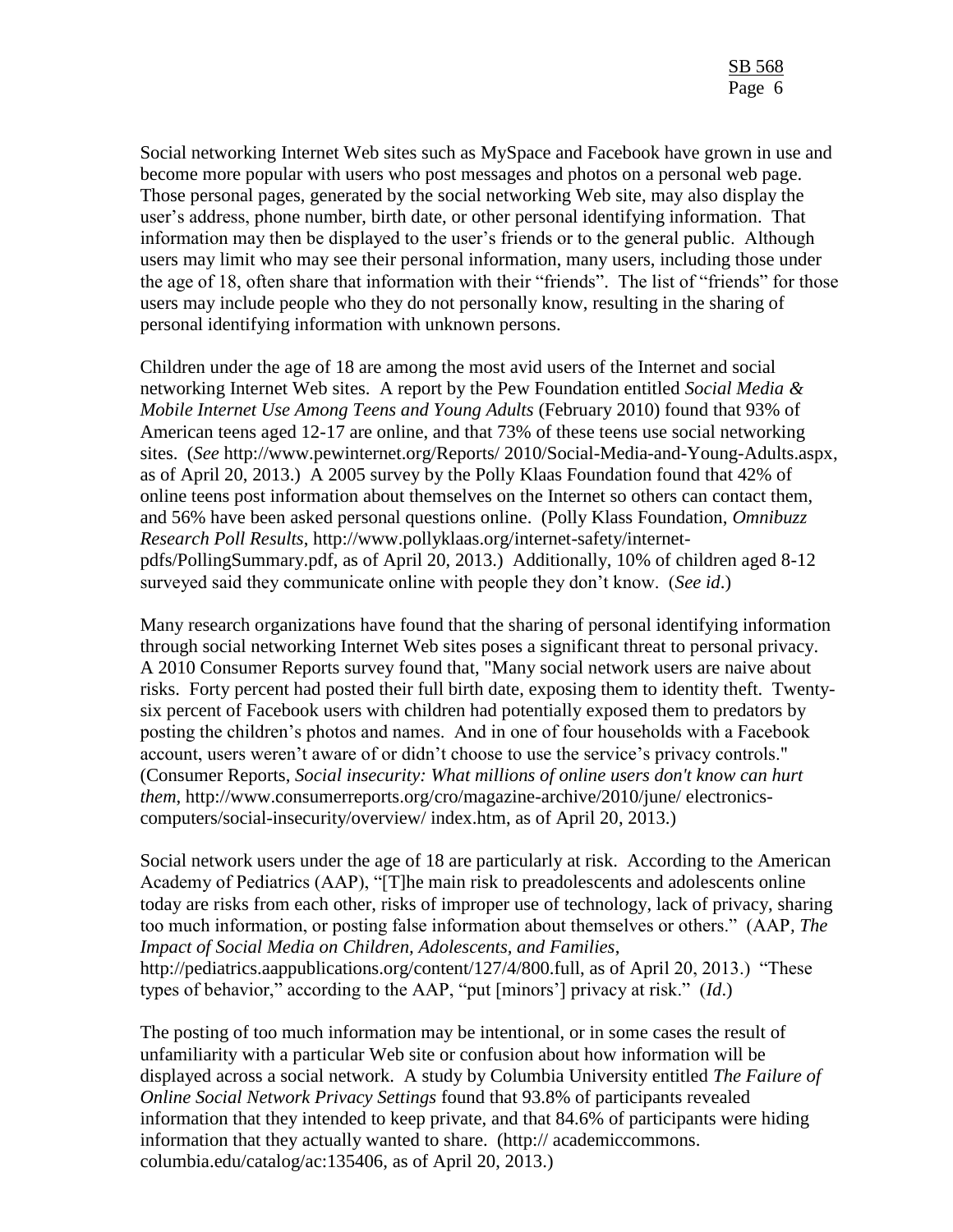This over-sharing and confusion has contributed to an environment where 92% of parents are concerned that their children shared too much information online, and 75% don't think social networking sites do a good job of protecting children's online privacy. (Common Sense Media, *Common Sense Media Poll*, http://www.commonsensemedia.org/sites/default/files/ privacypoll.pdf, as of April 20, 2013.)

## 4) Federal Children's Online Privacy Protection Act:

In response to Congressional concerns about the safety of children online, the federal Child's Online Privacy Protection Act of 1998 (COPPA) was adopted, which requires the Federal Trade Commission (FTC) to issue and enforce a rule (the Rule) concerning children's online privacy. The FTC further notes that:

The primary goal of COPPA and the Rule is to place parents in control over what information is collected from their young children online. The Rule was designed to protect children under age 13 while accounting for the dynamic nature of the Internet. The Rule applies to operators of commercial websites and online services directed to children under 13 that collect, use, or disclose personal information from children, and operators of general audience websites or online services with actual knowledge that they are collecting, using, or disclosing personal information from children under 13. [*Federal Trade Commission: Frequently Asked Questions about the Children's Online Privacy Protection Rule <*http://www.ftc.gov/privacy/coppafaqs.shtm> (as of Apr. 19, 2013).]

On December 19, 2012, the FTC announced final amendments to COPPA in order to strengthen privacy protections for children and to give parents greater control over personal information that online services may collect from children. The New York Times' December 19, 2012 article entitled "New Online Privacy Rules for Children" reported:

"In an era of widespread photo sharing, video chatting and location-based apps, the revised children's privacy rule makes clear that companies must obtain parental consent before collecting certain details that could be used to identify, contact or locate a child. These include photos, video and audio as well as the location of a child's mobile device.

"While the new rule strengthens such safeguards, it could also disrupt online advertising. Web sites and online advertising networks often use persistent identification systems like a cookie in a person's browser, the unique serial number on a mobile phone, or the I.P. address of a computer - to collect information about a user's online activities and tailor ads for that person.

"The new rule expands the definition of personal information to include persistent IDs if they are used to show child behavior-based ads. It also requires third parties like ad networks and social networks that know they are operating on children's sites to notify and obtain consent from parents before collecting such personal information. And it makes children's sites responsible for notifying parents about data collection by third parties integrated into their services." (Singer, *New Online Privacy Rules for Children*, (The New York Times [Dec. 19, 2012] [http://www.nytimes.com,](http://www.nytimes.com/) Apr. 19, 2013.)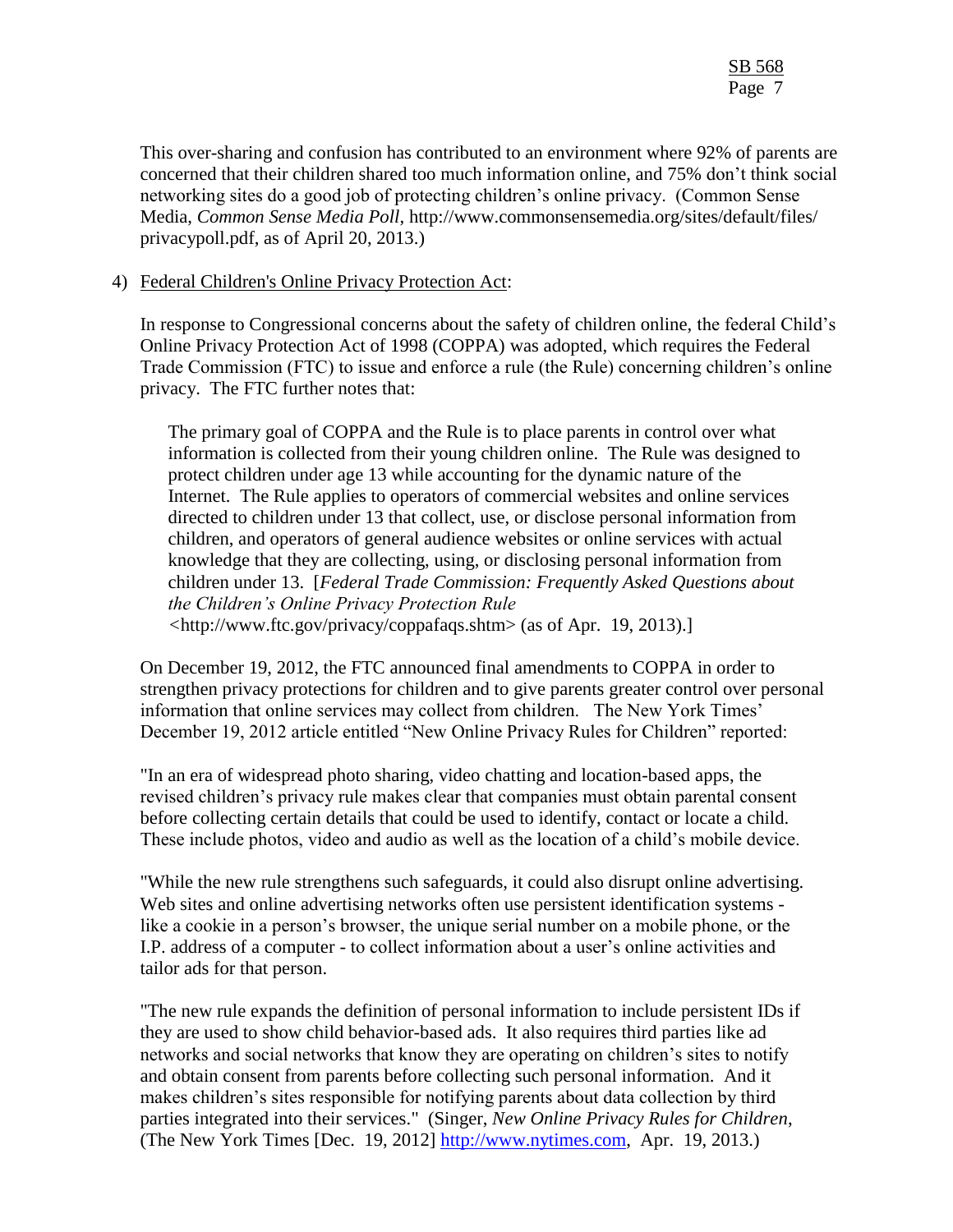## 5) SB 568 Has Two Major Provision; a Prohibition Related to Services or Products That a Minor Cannot Legally Purchase, and a Requirement to Allow Minors to Remove Content Which They Have Posted:

### a) Prohibition on Marketing or Advertising:

First, this bill would expressly prohibit the marketing or advertising of a product or service to a minor, if the minor cannot legally purchase the product or participate in the service in the State of California. That prohibition technically restricts the commercial speech of the operator of the Web site or other online service by prohibiting the operator from delivering the message (even though the underlying product cannot lawfully be purchased), but, the mere fact that it restricts speech does not mean that such a restriction would violate the First Amendment of the United States Constitution or Article I of the California Constitution.

Generally speaking, the First Amendment, and Article I of the California Constitution, act to protect the freedom of expression of the citizens of California. Commercial speech, which is done on behalf of a company or individual for purpose of making a profit, has not been afforded full protection under the First Amendment by the United States Supreme Court. In order to be upheld as a valid restriction on commercial speech, the proposed law must meet the following four-part test:

- i) The speech must be about a lawful activity and cannot be false or misleading;
- ii) The government must have a substantial interest;
- iii) The law must directly advance the governmental interest asserted; and
- iv) The law must be no more extensive than necessary. [*Central Hudson Gas v. Public Service Commission* (1980) 447 U.S. 559.]

In this case, the proposed restriction would appear to be a valid restriction on commercial speech since, as a threshold matter, one may argue that it is not lawful to advertise products to a minor that the minor cannot purchase. Even if the speech is lawful, the State of California arguably has a strong interest in taking steps to prevent illegal products from being sold to minors, and, the proposed law would advance that interest in a manner that does not cover products which are legal for minors to purchase in California. Although a determination regarding the First Amendment is ultimately for the courts, it would appear that the proposed restriction on marketing and advertising could survive such a challenge.

In addition, similar to the above provision, this bill would further prohibit an operator from using, disclosing, compiling, or knowingly allowing a third party to use, disclose, or compile the personal information of a minor for purpose of marketing goods or services that the minor cannot legally purchase.

b) Ability For Minors to Remove Content or Information, and Exceptions: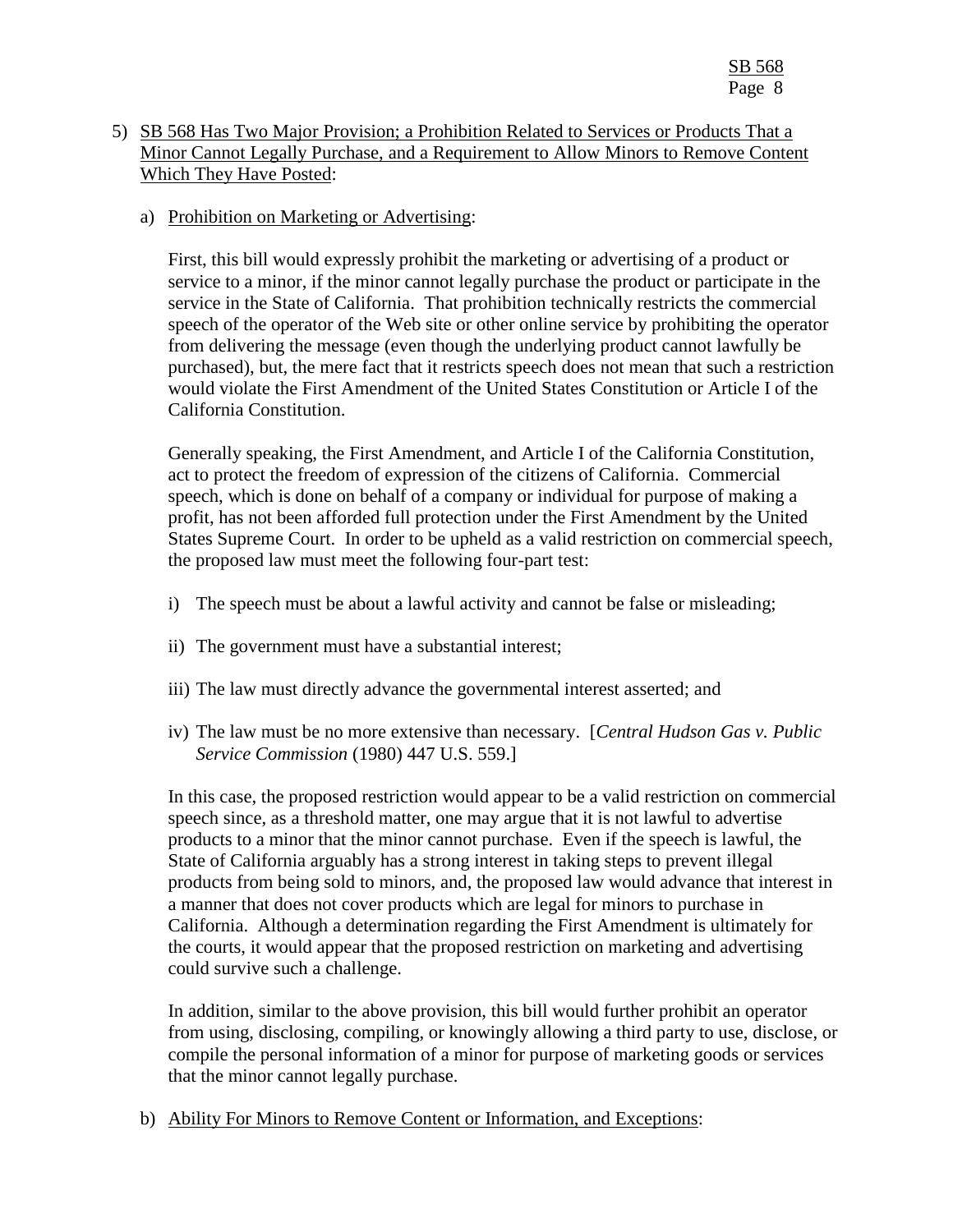As of January 1, 2015, this bill would require an operator of an Internet Web site, online service, online application, or mobile application to:

- i) Permit a minor to remove content or information they submitted or posited on the website, service, or application; and
- ii) Provide notice to a minor of his or her ability to remove content and a notification that removal does not ensure complete or comprehensive removal of content or information.

This bill would additionally provide that an operator or a third party is not required to erase or otherwise eliminate content or information in either of the following circumstances:

- i) Any other provision of federal or state law requires the operator or third party to maintain the information; or
- iii) The content was submitted by a third party.

Those limitations ensure compliance with other laws and protect the speech rights of third parties who may use a statement by a minor in the context of their own speech (for example, a user on Twitter who "retweets" a minor's "tweet" with their own commentary).

Similarly, this bill would state that the ability for a minor to remove information shall not be construed to limit the authority of a law enforcement agency to obtain any content or information from an operator as authorized by law or pursuant to an order of a court of competent jurisdiction.

### 6) Recent Amendments Provide a Listing of Products Which May Not be Marketed to Minors:

The author has recently amended the bill to clarify the scope of products and activities which may not be marketed to children. The list is as follows:

- a) Alcoholic beverages, as referenced in Business and Professions Code Sections 23003- 23009, and 25658.
- b) Firearms or handguns, as referenced in Penal Code Sections 16520, 16640, and 27505.
- c) Ammunition or reloaded ammunition, as referenced in Penal Code Sections 16150 and 30300.
- d) Handgun safety certificates, as referenced in Penal Code Sections 31625 and 31655.
- e) Aerosol container of paint that is capable of defacing property, as referenced in Penal Code Section 594.1.
- f) Etching cream that is capable of defacing property, as referenced in Penal Code Section 594.1.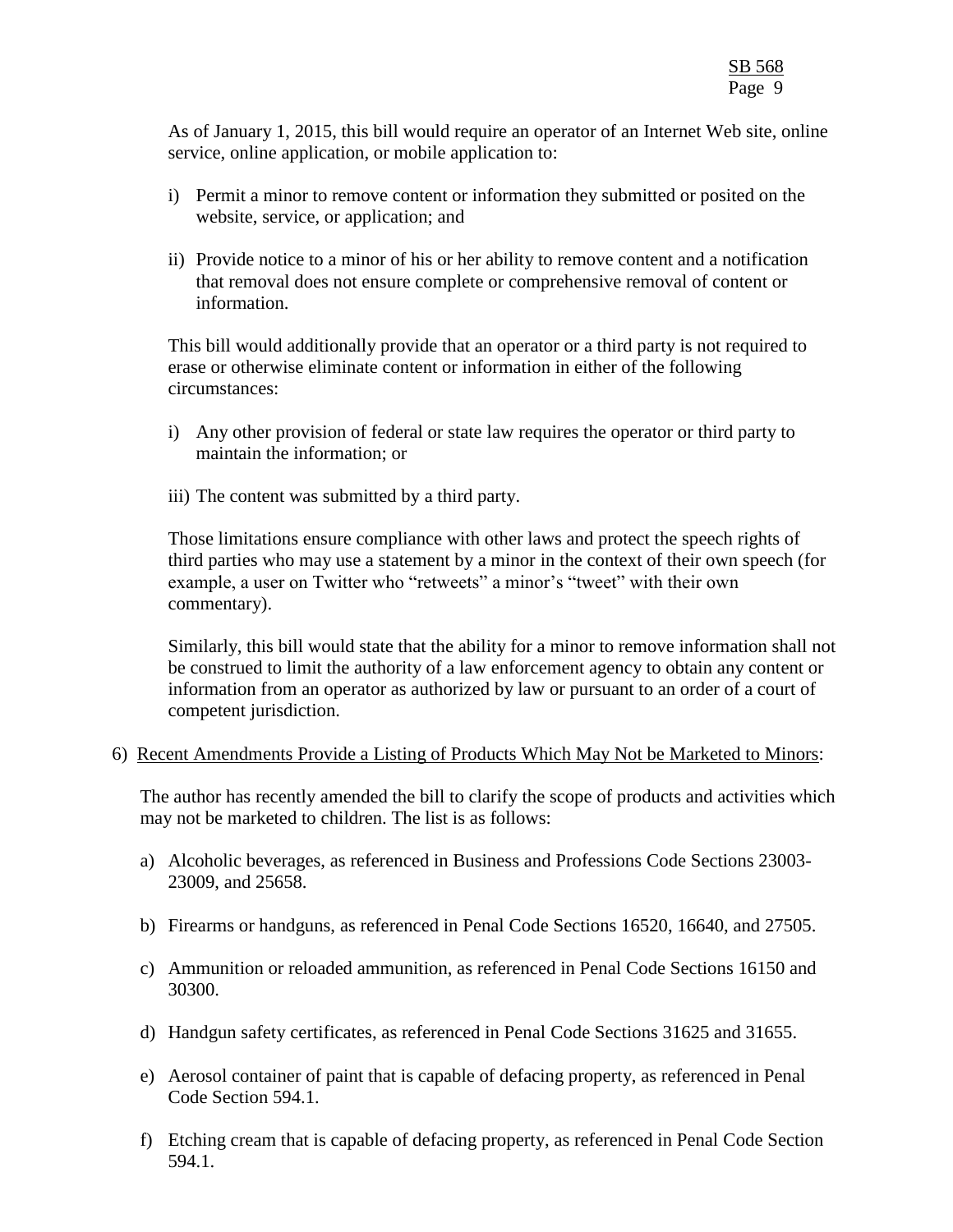- g) Any tobacco, cigarette, or cigarette papers, or blunts wraps, or any other preparation of tobacco, or any other instrument or paraphernalia that is designed for the smoking or ingestion of tobacco, products prepared from tobacco, or any controlled substance, as referenced in Penal Code Sections 308, 308.1, 308.2, 308.3, and Business and Professions Code Sections 22950-22963.
- h) BB device, as referenced in Penal Code Sections 16250 and 19910.
- i) Dangerous fireworks, as referenced in Health and Safety Code Sections 12505 and 12689.
- j) Tanning in an ultraviolet tanning device, as referenced in Business and Professions Code Sections 22702 and 22706.
- k) Dietary supplement products containing ephedrine group alkaloids, as referenced in Health and Safety Code Section 110423.2.
- l) Tickets or shares in lottery games, as referenced in Government Code Sections 8880.12 and 8880.52.
- m) Salvia divinorum or Salvinorin A, or any substance or material containing Salvia divinorum or Salvinorin A, as referenced in Penal Code Section 379.
- n) Body piercing, as referenced in Penal Code Section 652 and Health and Safety Code Section 119302.
- o) Body branding, as referenced in Health and Safety Code Section 119301 and 119302.
- p) Permanent tattoo, as referenced in Penal Code Section 653 and Health and Safety Code Sections 119301 and 119302.
- q) Drug paraphernalia, as referenced in Health and Safety Code Section 11364.5.
- r) Electronic cigarette, as referenced in Health and Safety Code Section 119405.
- s) Harmful matter or obscene matter, as referenced in Penal Code Sections 311, 313, and 313.1.
- t) Laser pointer, as referenced in Penal Code Sections 417.25 and 417.27.
- u) A less lethal weapon, as referenced in Penal Code Sections 16780 and 19405.
- 7) Prior and Related Legislation:
	- b) SB 501 (Corbett) would require social networking Web sites to remove the personal information of a registered user, upon request, and permit a parent or legal guardian of a registered user who identifies himself or herself as under 18 years of age to request the